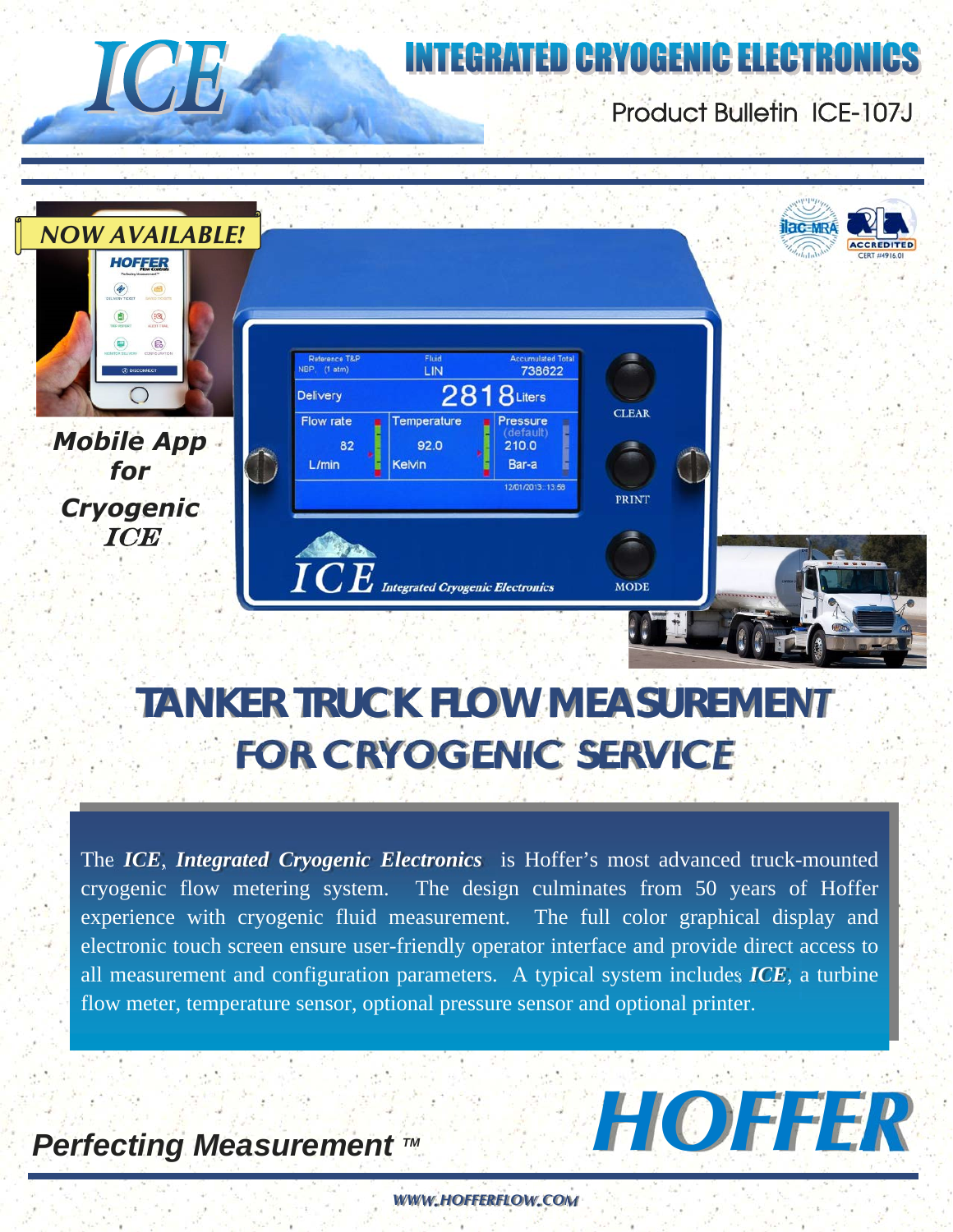

# **INTEGRATED CRYOGENIC ELECTRON**



### **ICE Front Panel In Delivery Mode**

## *ICE* System Overview

The front panel includes a 4.3" full color graphical display and 3 rugged panel sealed pushbuttons. The back panel includes environmentally sealed military style electrical connectors for all standard and optional I/O connections. The rugged aluminum enclosure is equipped with shock mounts or optional U-type mounting bracket.

*ICE* user interface is organized into 4 distinct modes of operation:

|  |  |  | Delivery Mode (above) Maintenance Mode Turbine Calibration Mode System Configuration Mode |
|--|--|--|-------------------------------------------------------------------------------------------|
|--|--|--|-------------------------------------------------------------------------------------------|

| Maintenance Mode                                        |                                                                    |  |  |  |  |
|---------------------------------------------------------|--------------------------------------------------------------------|--|--|--|--|
| <b>Print Config</b><br>Print Trip Log<br>Clear Trip Log | Coil Ohms:<br>1081.8<br>Coil Hertz:<br>100.0<br>RTD Counts:<br>539 |  |  |  |  |
| Clear Acc Total<br><b>Audit Trail</b>                   | <b>Internal Temp</b><br>75.5<br>$(F)$ :<br>Pump Hours: 153.2       |  |  |  |  |
| Trailer: 12345678                                       | $12/22/2011$ :: 10: 32                                             |  |  |  |  |

### System Configuration Mode

| Default Temp: 83.2                 | Temp Units:<br>K       |  |
|------------------------------------|------------------------|--|
| Default Press: 200.0               | Press Units:<br>psia   |  |
| Total Decimal:<br>0.00             | Del Units:<br>gallons  |  |
| Fluid:<br><b>LIN</b>               | Compensation: T&P      |  |
| Display $T/\overline{O(\sec)}$ 600 | Pump Delay(min) 1.0    |  |
| English<br>Language:               | <b>Change Password</b> |  |

| -Turbine Calibration Mode- |                                              |       |  |  |  |  |
|----------------------------|----------------------------------------------|-------|--|--|--|--|
| Serial No: 123456789       | Meter Size (inch): 2.00                      |       |  |  |  |  |
| Average K: 200.000         | Min Flow                                     | 15.0  |  |  |  |  |
| K Method: Average          | (gpm):<br>Max Flow<br>(gpm):<br>Min Delivery | 225.0 |  |  |  |  |
| K-factor Table             |                                              | 220.0 |  |  |  |  |
| Last Cal: 12/22/2011       | $(lb)$ :                                     |       |  |  |  |  |
| Next Cal: 12/22/2012       | ICE SN: 123456789                            |       |  |  |  |  |

#### **The Numeric Keypad**

ICE is equipped with a touch screen feature that allows easy entry of data parameters by authorized personnel. A numeric keypad simplifies the entry of numeric data for password entry or programming.

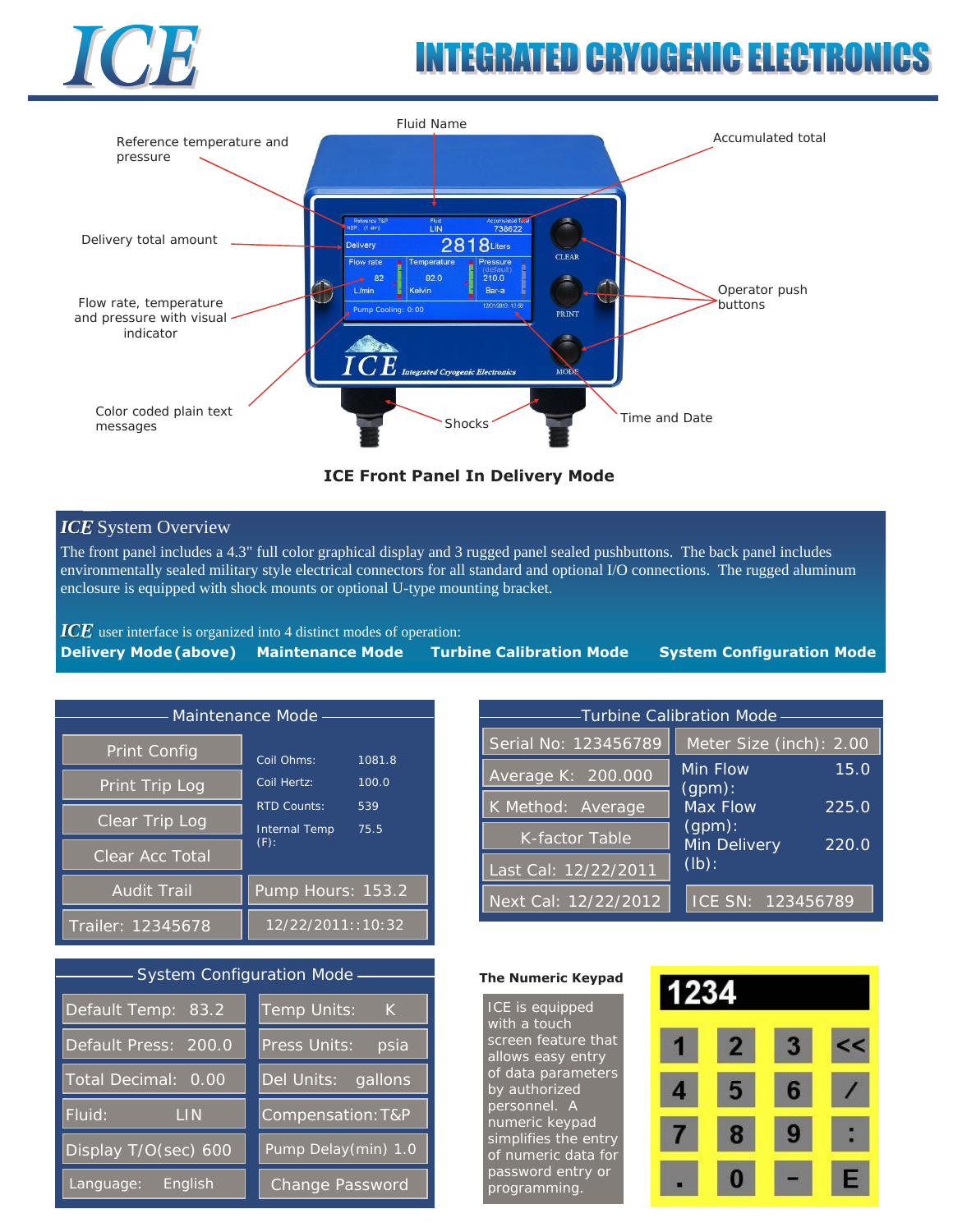# *Features*

- **NEW! Hoffer ICE Cryogenic Truck systems now offers a mobile app. Truck deliveries will be accessible with Hoffer's ICE Mobile App using Bluetooth LE technology.**
- **NEW! Optional rear panel for use with Sponsler, Inc. or Turbines, Inc. existing systems. Cables not included.**
- **4.3" Color LCD with touch screen.**
- **Pulse security/dual coil.**
- **Non-volatile memory for configuration parameters and delivery data.**
- **Real time clock .**
- **Supports measurement of several predefined liquids: LIN, LOX, LAR, CO2 Single Pipe, CO2 Dual Pipe, LN2O and LNG.**
- **Password protection to prevent unauthorized configuration of changes.**
- **Optional Bluetooth wireless interface.**
- **1000 OHM RTD input for temp compensation.**
- **RS232 port for printer.**
- **Optional 4-20mA input for pressure compensation.**
- **0.2 to 5000 Hz frequency input range.**
- **Trip log containing 100 previous deliveries.**
- **Audit trail log of last 1000 configuration changes.**
- **Compatible with Hoffer SY14B proving system.**
- **Supports English and Metric units.**
- **Selectable language options for user interface and printed tickets include: English, Spanish, French, German, Polish, Czech and Portuguese.**

#### **Model ICE** ( **A** ) - ( **B** ) - ( **C** ) - ( **D** ) - ( **E** ) - (**F**) - ( **G** ) **SERVICE**  $(1T)$ (2T) (3T) (6T) (V)  $(P)$ LIN/LOX/LAR -TEMP/COMP CO2 -TEMP/COMP NITROUS OXIDE -TEMP/COMP LNG -TEMPERATURE COMP TRUE VOLUMETERIC FOR PRESSURE COMP. (4-20MA) ADD "P" TO ANY ABOVE OPTION, SPECIFY PRESSURE RANGE. INCLUDES PRES-SURE TRANSMITTER CLEANED FOR OXYGEN SERVICE AND 6' CABLE. **B. PUMP INTERLOCK**<br> **PUMP INTERLOCK** PUMP INTERLOCK THE TEMPERATURE COMPENSATION OPTION MUST BE USED WITH THE PUMP INTERLOCK OPTION. **C. PULSE SECURITY OPTION**  (PS) QUADRATURE INPUT PER ISO6551 LEVEL B (X) **D. POWER** (12) (24) (AC) 110/220 VAC POWER INPUT, EXTERNAL 12 VDC STANDARD 24 VDC OPTION **E. HEATERS** (H) HEATER - STANDARD **F. MOUNTING** (S) (UB) U-TYPE MOUNTING BRACKET  $(E)$ (ND) NEMA 4X ENCLOSURE - FOR WALL MOUNTING STANDARD - FLAT MOUNT WITH SHOCKS EX AND NEMA ENCLOSURES. **G. SPECIAL FEATURES** (SW) POWER SWITCH (WEATHER-PROOF) (CT) CUSTOM TICKETS (BLE) BLUETOOTH LOW ENERGY. FOR USE WITH SMART PHONE APPS. (BTA) AIR CABLE (BLUETOOTH) (SP) ANY SPECIAL FEATURES THAT ARE NOT COVERED IN THE MODEL NUMBER. USE A WRITTEN DESCRIPTION OF THE –SP. COMPLIANT REQUIRES SECOND MAG COIL ON TURBINE INSERT "X" IF NONE OF THE ABOVE APPLY *Ordering Information*

(ORP) OPTIONAL REAR PANEL-FOR USE WITH SPONSLER AND TURBINES,INC.™ CABLES. NO CABLES INCLUDED.

# *Technical Information*

#### **Dimensions:**

4.35"L X 6.54"W X 4.125"H 11.05cm X 16.61cm X 10.47cm

#### **Fully Assembled Dimensions with Connectors and Shock Mounts:**

5.6"L X 6.54"W X 4.875"H 14.224cm X 16.61cm X 12.38cm

**Weight:** 4.2 lbs., 1.90 Kg

**Power Supply:** 10-30 Volts DC

#### **Operating Temperature:**

 $-20^{\circ}$ C to 70 $^{\circ}$ C (-4 $^{\circ}$ F to +158 $^{\circ}$ F) -40°C to 70°C w/ opt. heater (-40°F to +158°F)

#### **Storage Temperature Range:**

 $-30^{\circ}$ C to  $+70^{\circ}$ C  $(-40°F to +158°F)$ 

**Relative Humidity:** 

0-95% Non-condensing

#### **Options:**

Optional Explosion-proof enclosure. Optional U-type Mounting Bracket Pump Interlock Bluetooth Wireless Interface

#### **Approvals:**

**Design Approvals, Standards and Regulatory Compliance** 

CE

Emissions EN55022 & FCC Part 15 Immunity EN61000-4-2, EN61000-4-3, EN61000-4-4, EN61000-4-6 MIL-STD810G (Shock and Vibration) NCWM Publication 14 NIST Handbook 44

#### **National & State Legal for Trade**

Australia — NMI Brazil — INMETRO China — OIML R81 European Union — MID India—W & M Indonesia & Malaysia — SIRIM South Africa — SABS (Pending) United States — NTEP & CTEP ISO 17025 Accredited



Cryogenic Field Calibration Services